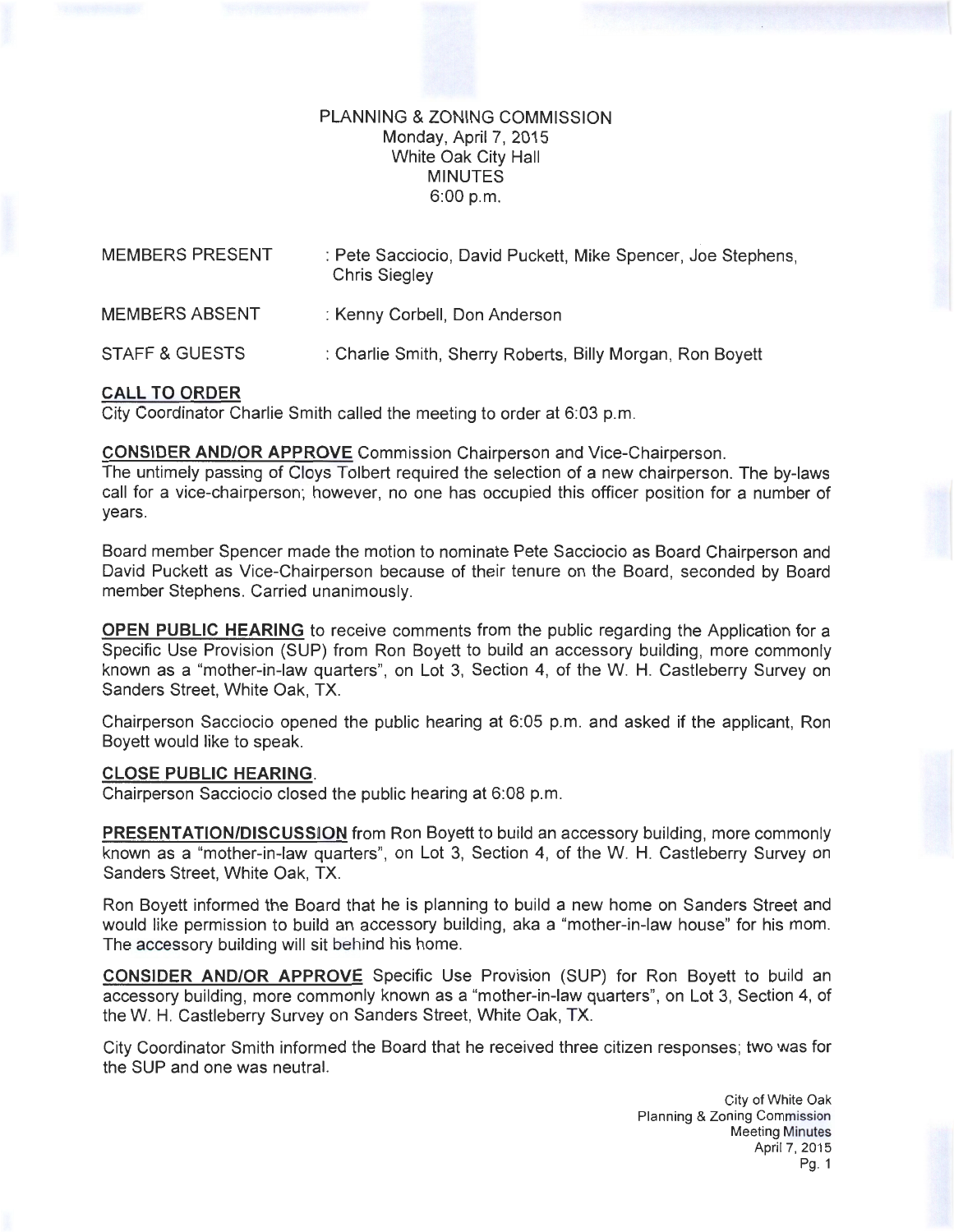Chairperson Sacciocio questioned if both homes will share one water meter. Building inspector stated it was allowed; however, these two homes will not share water meters and they will have separate addresses.

Motion to approve made by Vice-Chairperson Puckett, seconded by Board member Spencer. Carried unanimously.

**REVIEW OF SITE PLAN** from 5757 Endeavors, LLC. on West Highway 80 regarding the construction of duplex townhomes .

City Coordinator Smith informed the Board that the applicant was not in attendance. The Board of Adjustments previously approved his variance request for a one-car garage versus a two-car garage as the zoning ordinance dictates.

Board member Spencer informed the Board that he is adamantly opposed to multi-family in White Oak; however, it does not mean he is against this specific request because there are appropriate places for multi-family units. He opined the only people who benefit from multi-family units are landlords. Studies show that multi-family units increase the transient population and does not help in city stabilization. There are expense increases on the school and city both. This specific request is located in an industrial-zoned district. He expressed his dislike of the gateway to our community is that of rental property. He explained the only reason he does not oppose this request is because there are other duplexes next to the property; however, in the future when the oil patch slows down, our community will be redeveloped and it will be how we redevelop that will determine what makes our school and our community unique, or will we just duplicate other mistakes other communities make and moving in multi-family units is a detriment to every community. The increase of revenue from multi-family units does not offset the increase of costs to the school district and city services.

Chairperson Sacciocio informed the Board of a previous attempt to receive a specific use permit to build two duplexes near this property, but was refused; therefore, he built two homes. Building Inspector Billy Morgan commented how at that time, there was a different city administration with a different point of view. Chairperson Sacciocio spoke briefly about the city's master plan and how he too, would not agree to the placement of these duplexes if the others were not already there.

**CONSIDER AND/OR APPROVE** site plan from 5757 Endeavors, LLC. on West Highway 80 regarding the construction of duplex townhomes.

Motion to approve made by Board member Spencer, seconded by Board member Stephens. Carried 4-0-1 with Vice-Chairperson Puckett abstaining.

**CONSIDER AND/OR APPROVE** minutes from the September 8, 2014 Planning & Zoning Commission meeting.

Motion to approve made by Board member Spencer, seconded by Vice-Chairperson Puckett. Carried unanimously.

**CONSIDER AND/OR SET** a date and time for next meeting.

It was a consensus that future meetings will be on Thursdays at 5:30 p.m.

#### **ADJOURNMENT**

Motion to adjourn at 6:48 p.m. made by Board member Siegley, seconded by Board member Stephens. Carried unanimously.